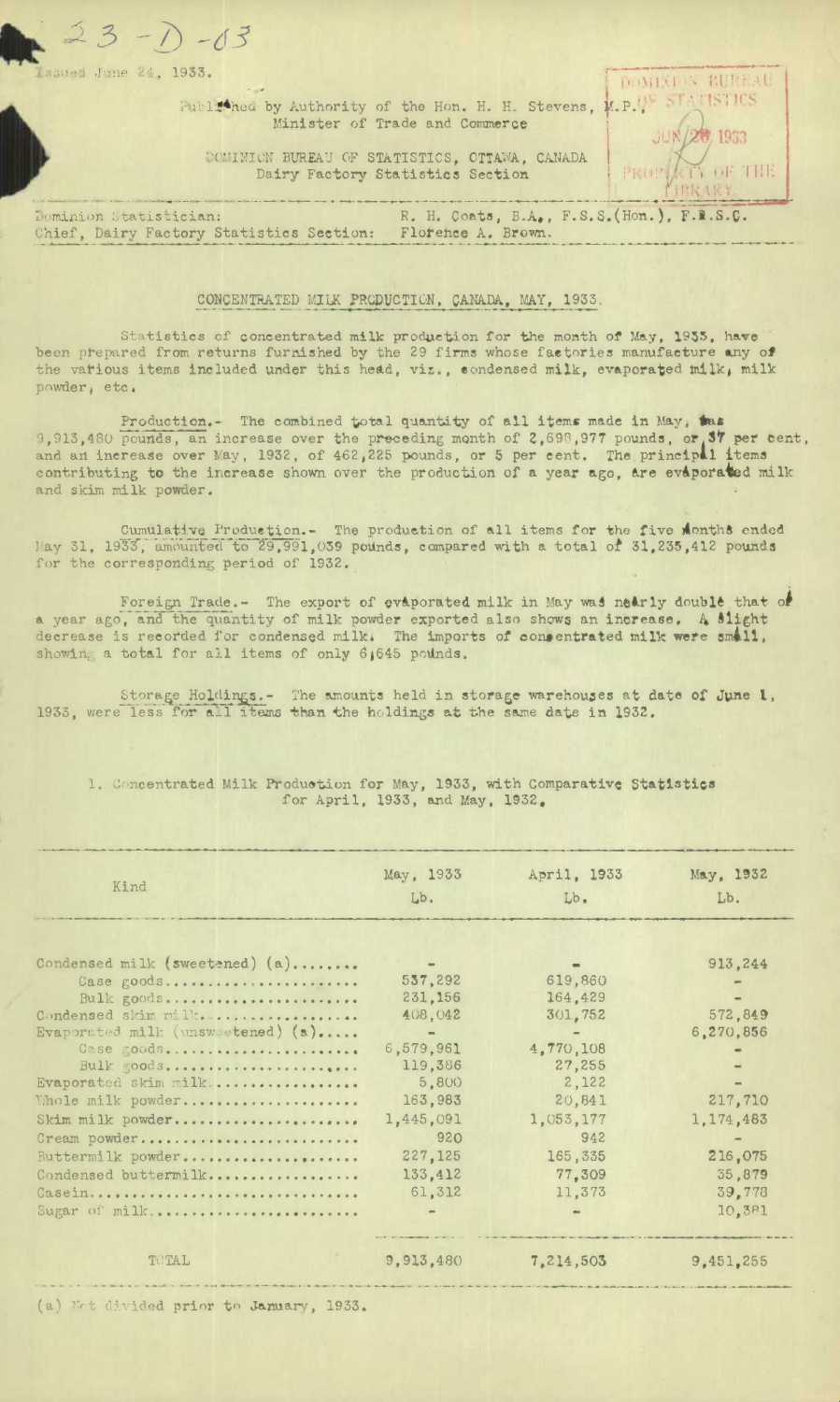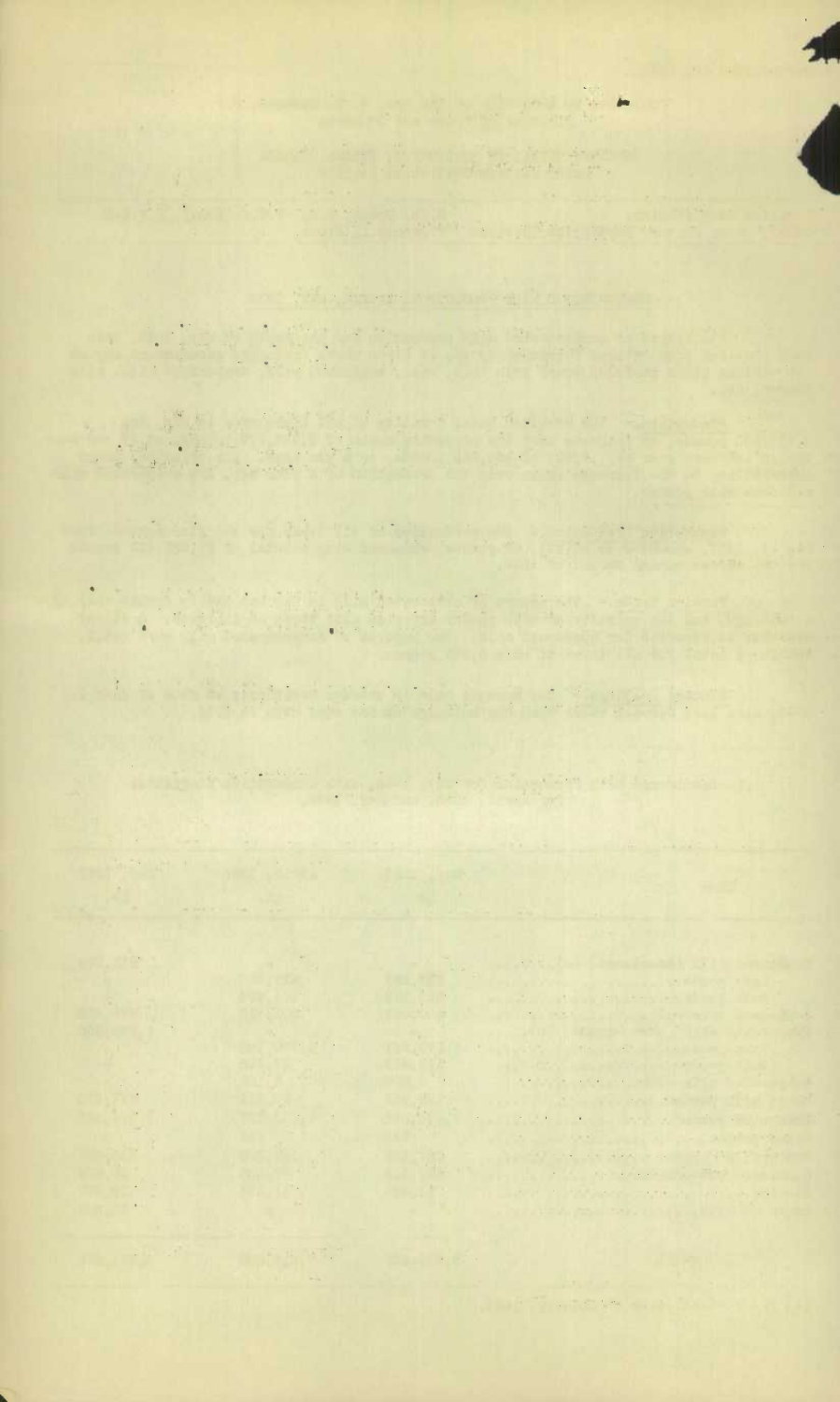2. Cumulative Production of Concentrated Milk for the five months ended May 31, 1933, with Comparative Statistics for the five months ended May 31, 1932.

-2-

 $\blacktriangledown$ 

 $\rightarrow$ 

 $\mathcal{R}^*$ 

|                      | 1933       | 1932         |  |
|----------------------|------------|--------------|--|
|                      | Lb.        | Lb.          |  |
| Condensed milk       |            | 4,648,819    |  |
| Case goods           | 2,567,558  |              |  |
| Bulk goods           | 1,773,270  |              |  |
| Condensed skim milk  | 1,443,423  | 2,008,959    |  |
| Evaporated milk      |            | 18,909,506   |  |
| Case goods           | 17,572,779 |              |  |
| Bulk goods           | 248,524    |              |  |
| Evaporated skim milk | 7,922      |              |  |
| Whole milk powder    | 245,977    | 310,803      |  |
| Skim milk powder     | 4,910,238  | 4,394,656    |  |
| Cream powder         | 4,524      | 10.074       |  |
| Buttermilk powder    | 685,702    | 730.304      |  |
| Condensed buttermilk | 377,855    | 117.978      |  |
| Sugar of milk        |            | 18,206       |  |
|                      | 153,267    | 86,107       |  |
|                      | 29,991,039 | 31, 235, 412 |  |

3. Production by Months of Condensed Milk and Evaporated Milk for the period January to May, 1933.

|          | Condensed Milk |            |            | Evaporated Milk |  |  |
|----------|----------------|------------|------------|-----------------|--|--|
|          | Case goods     | Bulk goods | Case goods | Bulk goods      |  |  |
|          | $1b$ .         | $1b$ .     | $1b$ .     | $1b$ .          |  |  |
| January  | 505,665        | 345,843    | 2.012.143  | 25.588          |  |  |
| February | 517.275        | 459.224    | 1,559,513  | 23,522          |  |  |
| March    | 387,466        | 572,618    | 2,651,054  | 52,773          |  |  |
| April    | 619,860        | 164,429    | 4,770,108  | 27,255          |  |  |
| May      | 537.292        | 231,156    | 6,579,961  | 119,386         |  |  |

Imports and Exports of Concentrated Milk Products, May, 1933, with Comparative Statistics for April,1933 and May, 1932.

|                                                  | Quantity Imported      |                                  |                       | Quantity Exported                                               |                               |  |
|--------------------------------------------------|------------------------|----------------------------------|-----------------------|-----------------------------------------------------------------|-------------------------------|--|
|                                                  | May,<br>1933<br>$1b$ . | April.<br>1933<br>1 <sub>b</sub> | May,<br>1932<br>1b.   | April.<br>May,<br>1933<br>1933<br>$1b$ .<br>$1b -$              | May,<br>1932<br>$1b -$        |  |
| Condensed milk<br>Evaporated milk<br>Milk powder | 20<br>5.722            | 4,777<br>185                     | 7,015<br>$-$<br>9,829 | 303,400<br>363,300<br>1,924,600 1,129,100<br>450,100<br>174,900 | 451,200<br>982,900<br>248,300 |  |
| Casein                                           | 903                    | 554                              | 250                   |                                                                 |                               |  |

**Concentrated Milk Products in Cold Storage 77arehouses,June** 1, 1933 with Comparative Statistics for May 1, 1933 and Dune 1, 1932.

|                     | June 1, 1933<br>lb. | May 1, 1933<br>$1b$ . | June 1, 1932<br>$1b$ . |
|---------------------|---------------------|-----------------------|------------------------|
|                     |                     |                       |                        |
| Condensed milk      | 746.294             | 650,923               | 952.311                |
| Condensed skim milk | 93,470              | 95.104                | 196,434                |
| Evaporated milk     | 5,426,578           | 3,870,319             | 7,893,743              |
| Thole milk powder   | 300,905             | 314.874               | 871,198                |
| Skim milk powder    | 1,822,563           | 1,558,245             | 2,039,052              |
| Cream powder        | 4.607               | 8.368                 | 26,676                 |
| Casein              | 125.300             | 191,885               | 340.552                |